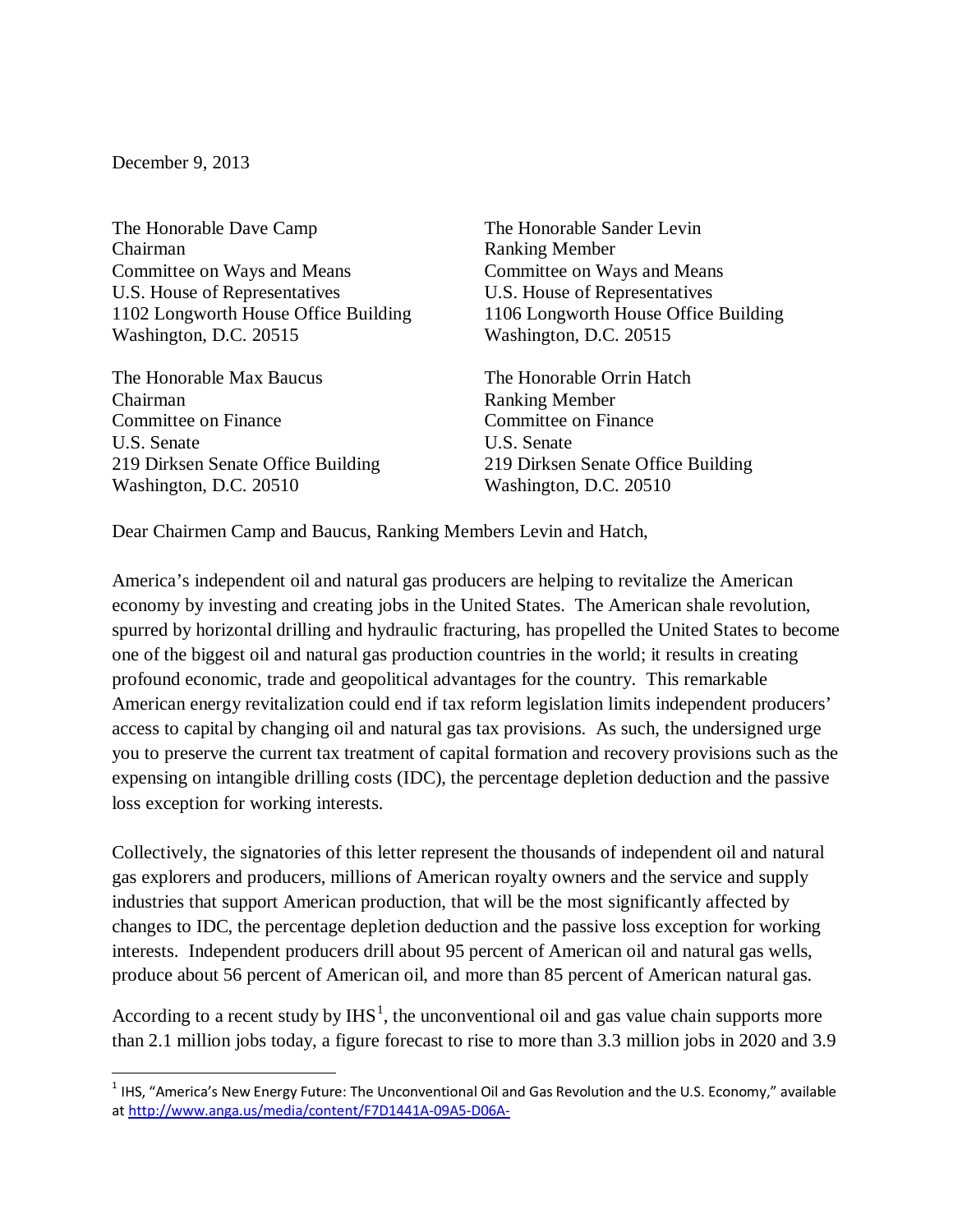million by 2025. The oil and gas value chain's contribution to U.S. GDP was more than \$284 billion in 2012, and is on track to grow to \$533 billion in 2025. IHS foresees the U.S. trade deficit reduced by more than \$164 billion in 2020 thanks to unconventional production, equivalent to one-third of the current U.S. trade deficit. Moreover, these numbers omit the sizeable value from conventional production which constitutes almost two-thirds of our country's oil and natural gas production (approximately one third of our crude oil and over 40 percent of our natural gas according to the Energy Information Administration).

With respect to American oil production, in 2012, crude oil production rose by the largest volume ever in its history, nearly 850,000 barrels per day, or 14.9 percent. More American oil production has resulted in improvements in American energy security. The changing dynamics with respect to oil imports provide one of the most striking examples. As recently as 2005, 60 percent of American oil consumption was supplied by net imports; in 2012 that share dropped to just under 40 percent. That number is expected to continue to decline. The large shifts in physical trade volumes have had a financial impact in the billions of dollars. Imported oil prices roughly doubled between 2005 and 2012. The significant decline in total imports during this time saved the United States \$180 billion in import costs.<sup>[2](#page-1-0)</sup>

The story of American natural gas and natural gas liquids production is equally bright. The United States became the largest producer of natural gas in the world when it overtook the Russian Federation in 2009. American output of natural gas liquids reached an all-time high in 2012, up nearly 40 percent from 2005. During the same period, U.S. marketed production of natural gas set another all-time record, at 25.[3](#page-1-1) trillion cubic feet, an increase of 34 percent.<sup>3</sup>

These positive trends could all be put at risk if tax reform limits independent producers' access to capital and cost recovery mechanisms. To develop oil and natural gas from deep shale formations, producers require access to significant amounts of capital. An average onshore will in 2010 costs about \$2,000,000, but the average North Dakota shale oil well cost \$8.3 million. Removing independent producers' ability to expense IDC in the year that they are incurred would strip away roughly 25 percent of the capital available for independent producers at current tax rates. Even if top corporate marginal tax rates were lowered from 35 percent to 25 percent, corporate independent producers would still face approximately a 20 percent hit on capital budgets. Less access to investment capital means a decline in drilling activity and less energy output – challenging outcomes given that producers typically reinvest close to 150 percent of

[9EC93BBE46772E12/files/Americas\\_New\\_Energy\\_Future\\_Mfg\\_Renaissance\\_Main\\_Report\\_4Sept13.pdf](http://www.anga.us/media/content/F7D1441A-09A5-D06A-9EC93BBE46772E12/files/Americas_New_Energy_Future_Mfg_Renaissance_Main_Report_4Sept13.pdf) (accessed October 22, 2013).

 $\overline{\phantom{a}}$ 

<span id="page-1-0"></span><sup>&</sup>lt;sup>2</sup> Declaration of Independents, "Global Trade Impact of the American Oil Resurgence" available at <http://oilindependents.org/global-trade-impact-of-the-american-oil-resurgence/> (accessed October 22, 2013).

<span id="page-1-1"></span><sup>&</sup>lt;sup>3</sup> Independent Petroleum Association of America, "IPAA Ranks Top 10 U.S. Oil & Natural Gas Records" available at <http://www.ipaa.org/2013/07/30/ipaa-ranks-top-10-u-s-oil-natural-gas-records/> (accessed October 22, 2013).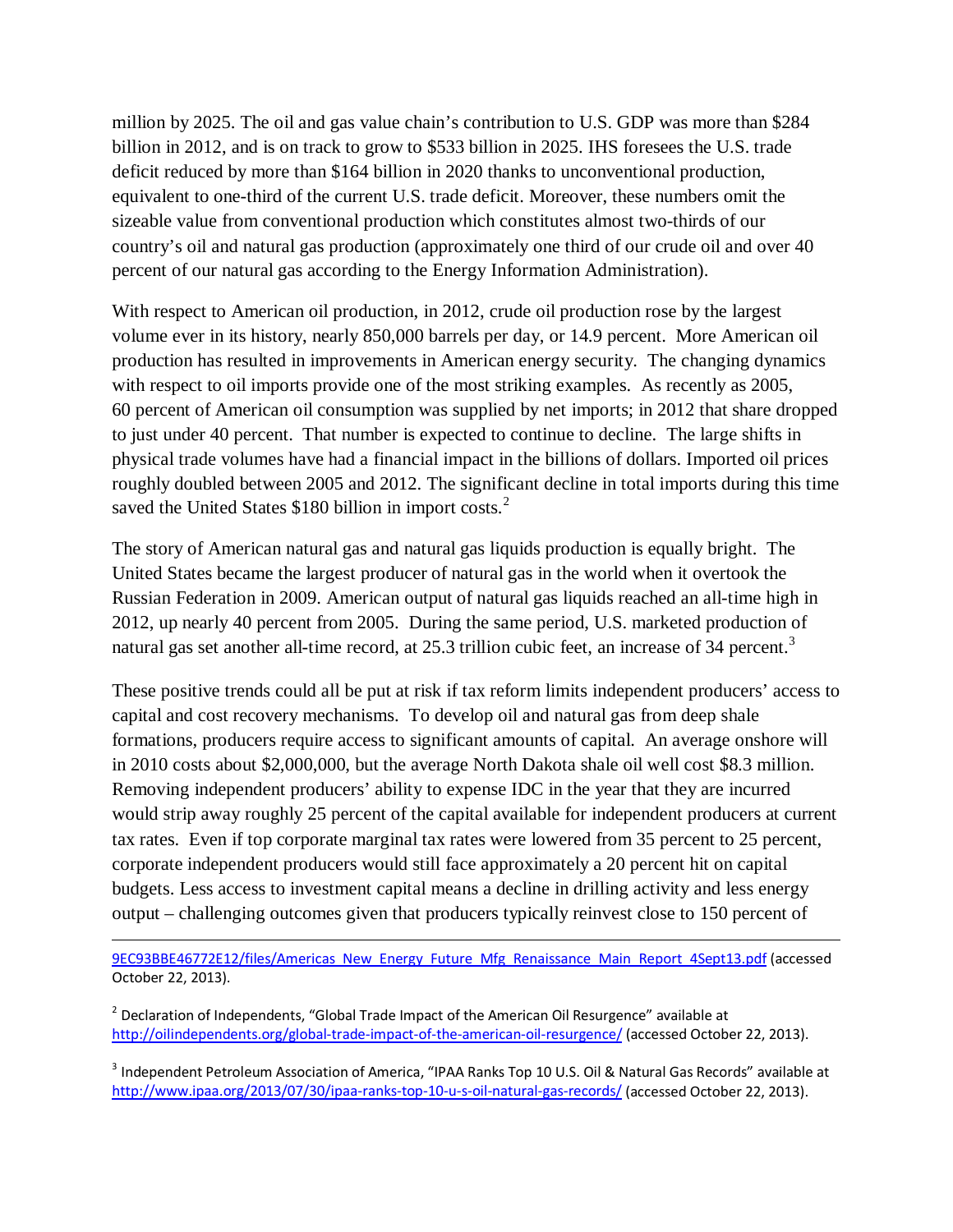their American cash flow into American drilling in order to manage exploratory risk, prove up their properties and contend with decline rates.

Additionally, changes to IDC expensing could be perilous for smaller independent producers, most of which file as individuals. Unlike larger oil and natural gas companies, smaller independent producers are unable to attract financing from institutional investors or even community banks. The advent of Dodd-Frank has increasingly made lending to smaller producers impossible. As such, smaller producers must finance their drilling operations with cash flow generated from the wellhead. Changing the ability to immediately expense IDC will drastically curtail drilling budgets for all independent producers and will be especially impactful for smaller producers.

Elimination of oil and natural gas percentage depletion could be equally negative, particularly for America's existing marginal well base. Oil and natural gas percentage depletion is only available for independent producers' first 1,000 barrels/day of production and for royalty owners – farmers, ranchers, retirees whose families own mineral resources. *Oil and natural gas percentage depletion is really a provision that affects small businesses and individuals – it is not a large producer issue*.

These small producers operate America's marginal oil and natural gas wells, which are critical to America's energy output. Marginal oil wells account for 20 percent of U.S. production; marginal gas wells account for about 13 percent of U.S. natural gas production. To achieve North American energy independence, America's marginal production must be maintained. Loss of percentage depletion puts marginal well production in jeopardy.

Repealing percentage depletion would impact millions of royalty owners across the United States. Royalty owners exist in every state and Congressional District. Often, royalty payments are a major component of a royalty owner's income – particularly for retirees. Elimination of percentage depletion would have the unintended impact of harming these individuals.

The Tax Reform Act of 1986 divided investment income/expense into two baskets – active and passive. The Tax Reform Act provided an exception for working interests in natural gas and oil from being part of the passive income basket and, if a loss resulted (from expenditures for drilling wells), it was deemed to be an active loss that could be used to offset active income as long as the investor's liabilities were not limited. Natural gas and oil development require large sums of capital and producers frequently join together to diversify risk. Additionally, natural gas and oil operators have sought individual investors to contribute capital and share the risk of drilling wells. Most American wells today are drilled by small and independent companies, many of which depend on individual investors. There is no sound reason for Congress to enact tax rules that would discourage individual investors from continuing to participate in this system.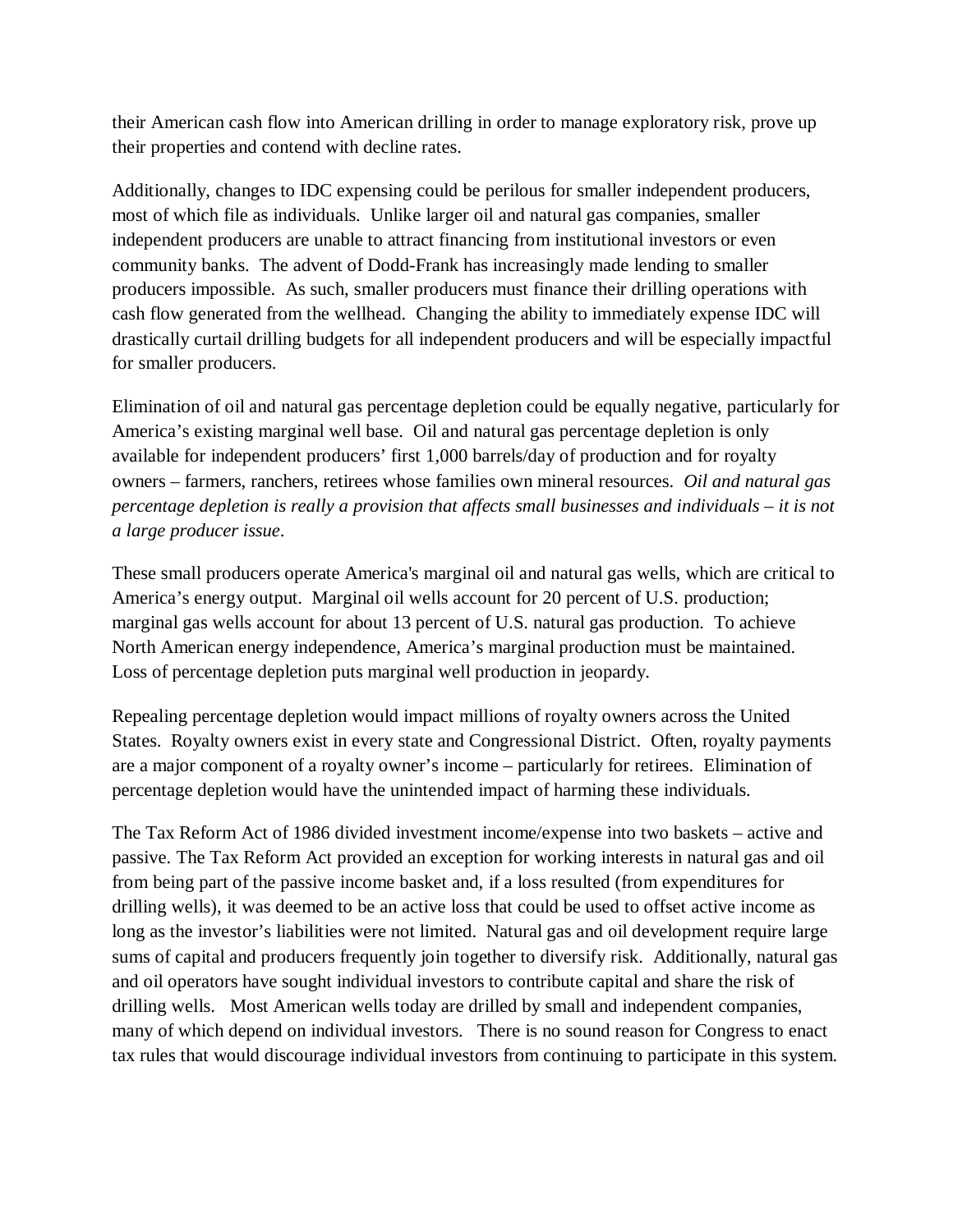Moreover, Congress applied the passive loss rules only to individuals and not to corporations. The repeal of the working interest rule, therefore, would senselessly drive natural gas and oil investments away from individuals and toward corporations. There is no apparent reason why Congress would or should favor corporate ownership over individual ownership of working interests.

Furthermore, since Alternative Minimum Tax (AMT) restrictions apply to IDC of individual working interest investors, the application of the passive loss rules to those investors is unnecessary and excessive. In sum, to qualify for the exception, the taxpayer must have liability exposure and definitely be at risk for any losses. If income/loss, arising from natural gas and oil working interests, is treated as passive income/loss, the primary income tax incentive for taxpayers to risk an investment in natural gas and oil development would be significantly diminished. In today's banking climate, smaller producers find banks uninterested or incapable of providing capital; taking private investors away will further exacerbate the challenge of raising capital to sustain American marginal well production.

Eliminating or significantly altering independent producers' tax provisions will have no meaningful revenue impact on paying for tax reform legislation but will seriously harm independent producers' capital generation and capital cost recovery. No current formulation of tax reform proposals would lower effective rates for independent producers – whether they file as corporations or individuals – to offset the loss of these deductions.

The Ways and Means Committee, the Finance Committee and the larger Congress face a key question: should policymakers promote increased American oil and natural gas production and the corresponding economic benefits to America or should Congress enact policies that will return the United States to the days of increasing reliance on imported energy? The undersigned urge the Committee to support the retention of IDC, the percentage depletion deduction and the passive loss exception for working interests that will enhance American energy production.

Sincerely,

Barry Russell Independent Petroleum Association of America

V. Bruce Thompson American Exploration and Production Council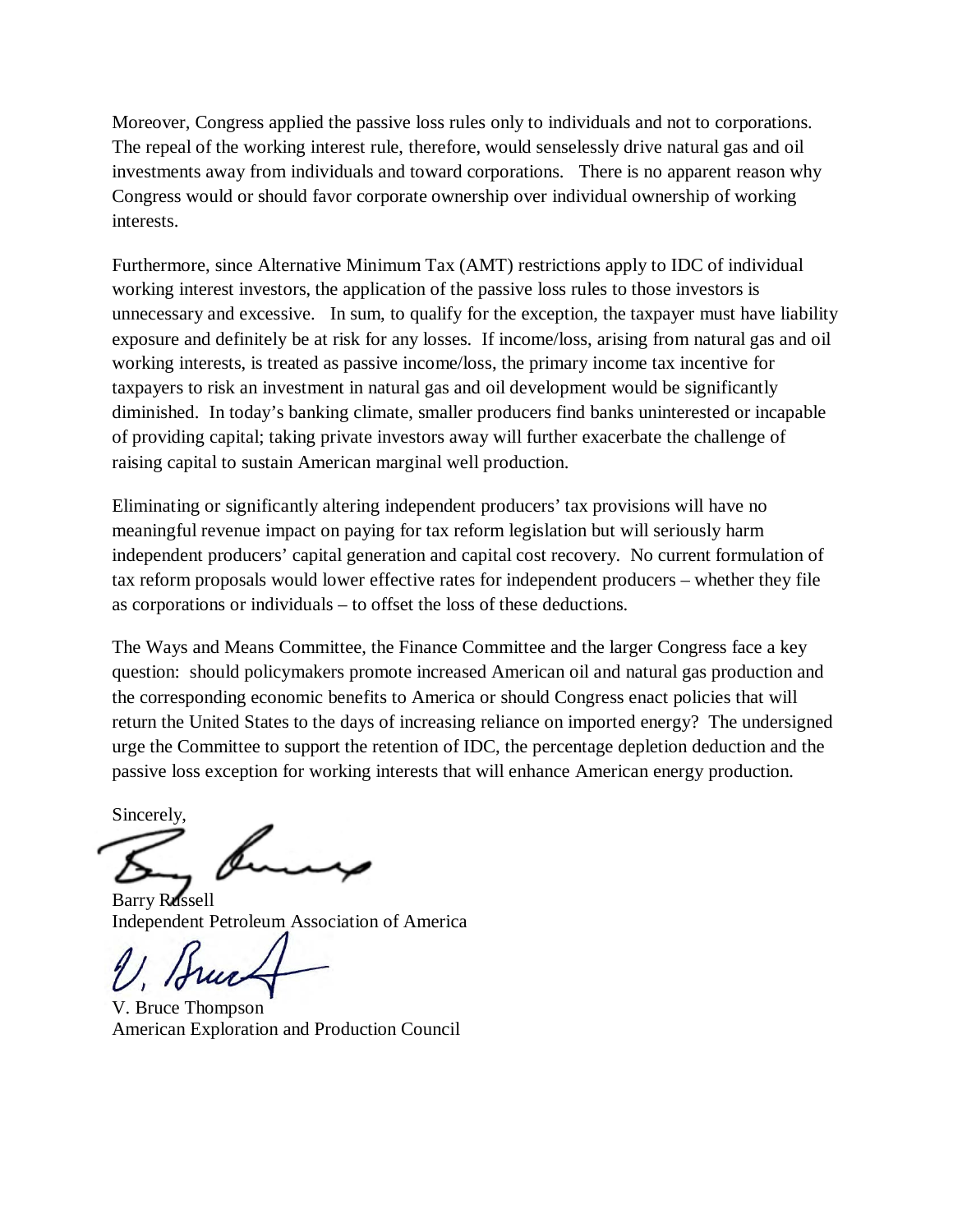Georg R. L

Jerry Simmons National Association of Royalty Owners

enni

Kenny Jordan Association of Energy Service Companies



Arkansas Independent Producers and Royalty Owners Association

Rock Zierman California Independent Petroleum Association

Dennis Latham Coalbed Methane Association of Alabama

Richards

Illinois Oil and Gas Association

fund faild

Charlie Burd Independent Oil and Gas Association of West Virginia

Les Clark Independent Oil Producers Agency

Karin Foster Independent Petroleum Association of New Mexico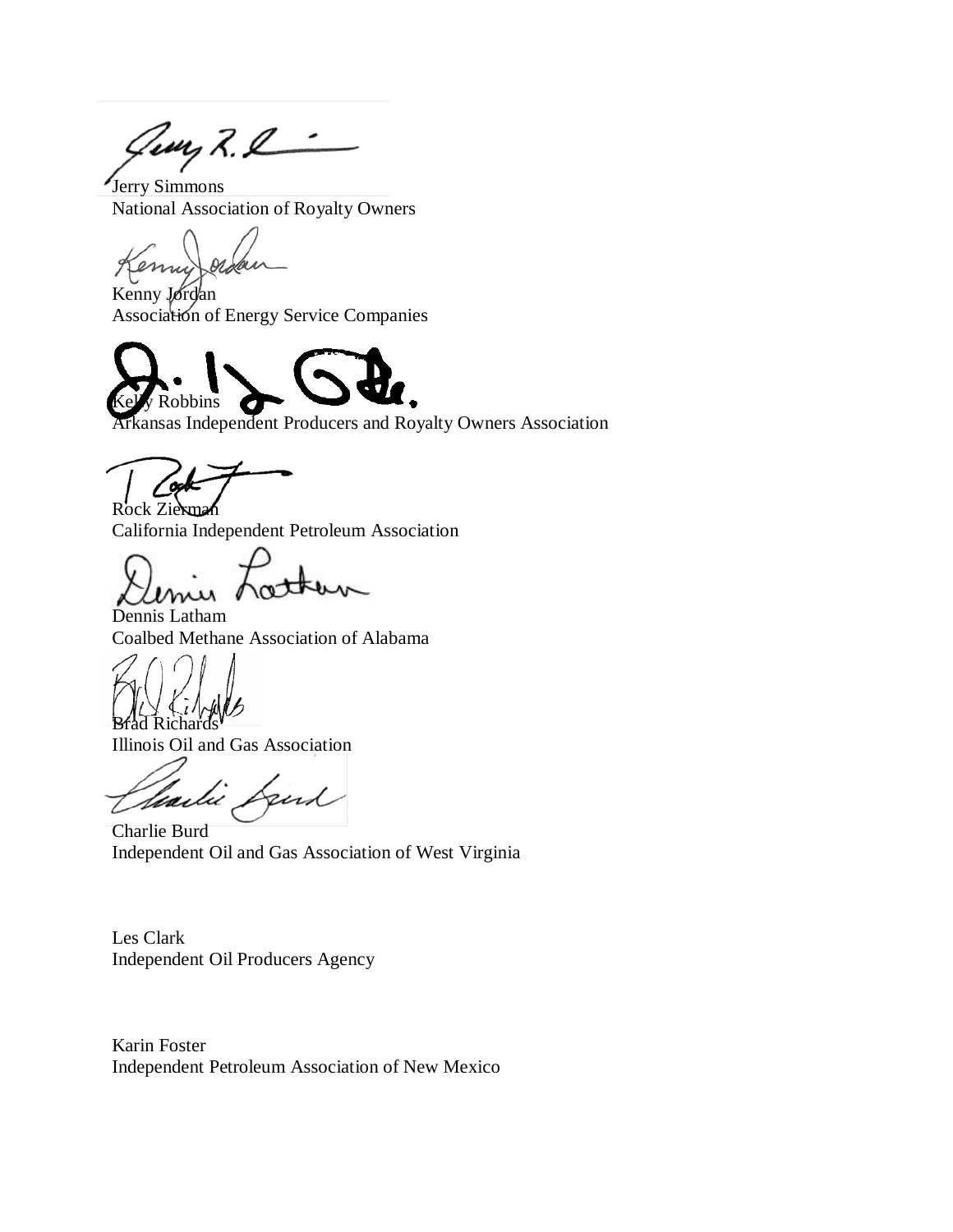Edward P. Cross

Ed Cross Kansas Independent Oil & Gas Association

mence

Andrew McNeill Kentucky Oil & Gas Association

Don Briggs Louisiana Oil & Gas Association

exmand  $\overline{\mathcal{C}}$ 

Frank Mortl Michigan Oil & Gas Association

NellAlis

Dave Galt Montana Petroleum Association

 $\,<$ 

Ron Ness North Dakota Petroleum Council

 $\overline{116}$ 

Tom Stewart Ohio Oil & Gas Association

m

Mike Terry Oklahoma Independent Petroleum Association

Lou D'Amico Pennsylvania Independent Oil & Gas Association